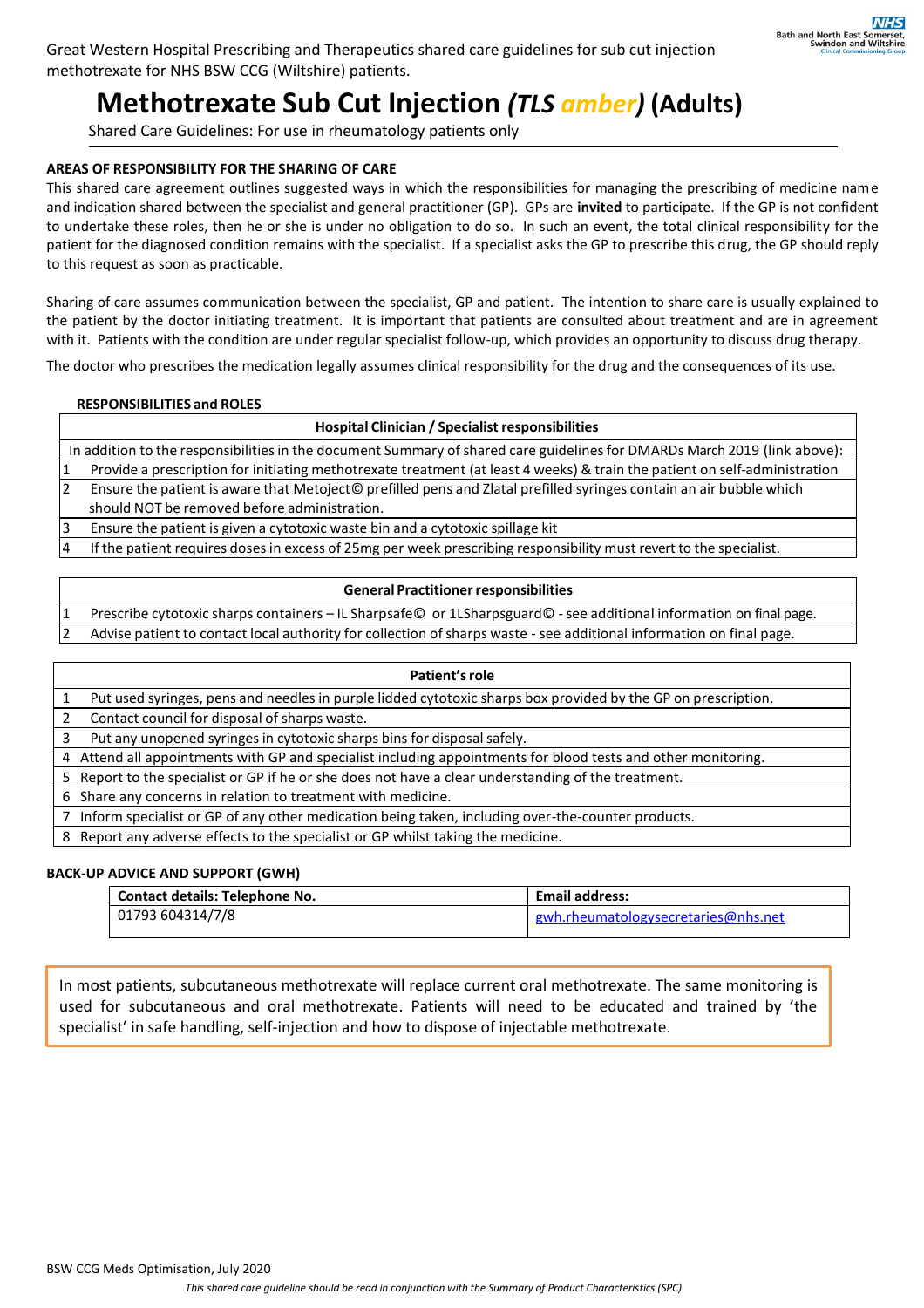Great Western Hospital Prescribing and Therapeutics shared care guidelines for sub cut injection methotrexate for NHS BSW CCG (Wiltshire) patients.

# **SUPPORTINGINFORMATION**

**Treatment Schedule (including dosage and administration) Licensed Indications:**

## **Metoject® (methotrexate prefilled pen 50mg/ml) and Zlatal® (methotrexate prefilled syringe 25mg/ml) are licensed for:**

- Adults with active rheumatoid arthritis(RA).
- Polyarthritic forms of severe, active juvenile idiopathic arthritis, when the response to nonsteroidal antiinflammatory drugs(NSAIDs) has been inadequate.
- Moderate to severe psoriasis in adult patients who are candidates for systemic therapy, and severe psoriatic arthritis in adults (not included in this SCA)
- Mild to moderate Crohn's disease either alone or in combination with corticosteroids in adult patients refractory or intolerant to thiopurines (not included in this SCA).

## **Unlicensed indications**:

Connective tissue disease (SLE, myositis and vasculitis), Felty's syndrome, dermatomyositis

# **Use in Rheumatology**

- From the SPC, the recommended initial dose is 7.5 mg of methotrexate **once weekly**, administered subcutaneously. Depending on the individual activity of the disease and tolerability by the patient, the initial dose may be increased gradually by 2.5 mg per week. A weekly dose of 25 mg should in general not be exceeded.
- Maximum licensed injectable dose of Metoject for Rheumatoid Arthritisis 30mg ONCE a week (specialist only).
- The lowest possible effective dose should be used.
- Elderly patients should be given a smaller test dose and titrated at a slower rate.
- Folic acid ONCE WEEKLY (not on day of methotrexate) may help reduce side effects.

# **Contra-indications and precautionsfor use**

- hypersensitivity to the active substance or to any of the excipients
- severe liver impairment
- alcohol abuse
- severe renal impairment (creatinine clearance less than 30 ml/min.)
- pre-existing blood dyscrasias, such as bone marrow hypoplasia, leukopenia, thrombocytopenia, or significant anaemia
- serious, acute or chronic infections such as tuberculosis, HIV or other immunodeficiency syndromes,
- ulcers of the oral cavity and known active gastrointestinal ulcer disease,
- pregnancy (following administration to a man or woman) should be avoided for at least 3 months before conception (see section entitled 'pregnancy')
- Breast-feeding
- concurrent vaccination with live vaccines. Patients receiving anti-folate drugs e.g trimethoprim, sulphonamides (glibenclamide, tolbutamide etc)

#### **Adverse effects**

Patients must urgently report mouth ulcers, sore throat, fever, epistaxis, jaundice, unexpected bruising or bleeding, any unexplained illness/infection and should be seen urgently for clinical assessment, FBC and LFT. New onset of shortness of breath should also be reported.

The incidence and severity of adverse effects are considered to be dose related.

*Commonly these include:* nausea, stomach pains, mucositis/ stomatitis mouth ulcers, hair loss *Rarely these include:* vomiting, diarrhoea, loss of appetite, headache, tiredness, dizziness, blurred vision, eye irritation, fever, chills, joint / muscle pain, allergic reaction, rash, acne, mood changes.

#### *Serious adverse effectsinclude:*

| <b>Blood</b>        | Bone marrow depression - leucopoenia, thrombocytopenia and anaemia                                                                                                                                                                   |
|---------------------|--------------------------------------------------------------------------------------------------------------------------------------------------------------------------------------------------------------------------------------|
| <b>Skin</b>         | Stevens-Johnson Syndrome, epidermal necrolysis, erythematous rashes, pruritus, urticaria,<br>photosensitivity, pigmentary, changes, alopecia, ecchymosis, telangiectasia, furunculosis                                               |
| Lungs               | Acute or chronic interstitial pneumonitis, acute pulmonary oedema, pulmonary fibrosis Liver<br>Hepatic toxicity / significant elevations in LFTs (> 2-3 times ULN), fibrosis or cirrhosis Kidney<br>Severe Renal failure and uraemia |
| <b>Neurological</b> | Aphasia, paresis, hemiparesis, and convulsions                                                                                                                                                                                       |
| <b>Other</b>        | Malignant lymphomas                                                                                                                                                                                                                  |

#### **Immunization**

Influenza vaccination is recommended PRIOR to the first dose of methotrexate and then annually (due to immunosuppression). A pneumovax II vaccination may also be recommended. Passive immunisation should be carried out using Varicella Zoster Immunoglobulin (VZIG) in non-immune patients if exposed to chickenpox or shingles. A list of safe vaccinations prior to travel is also available via the following link (p3): [\(http://www.bad.org.uk/shared/get-](http://www.bad.org.uk/shared/get-file.ashx?id=4021&itemtype=document)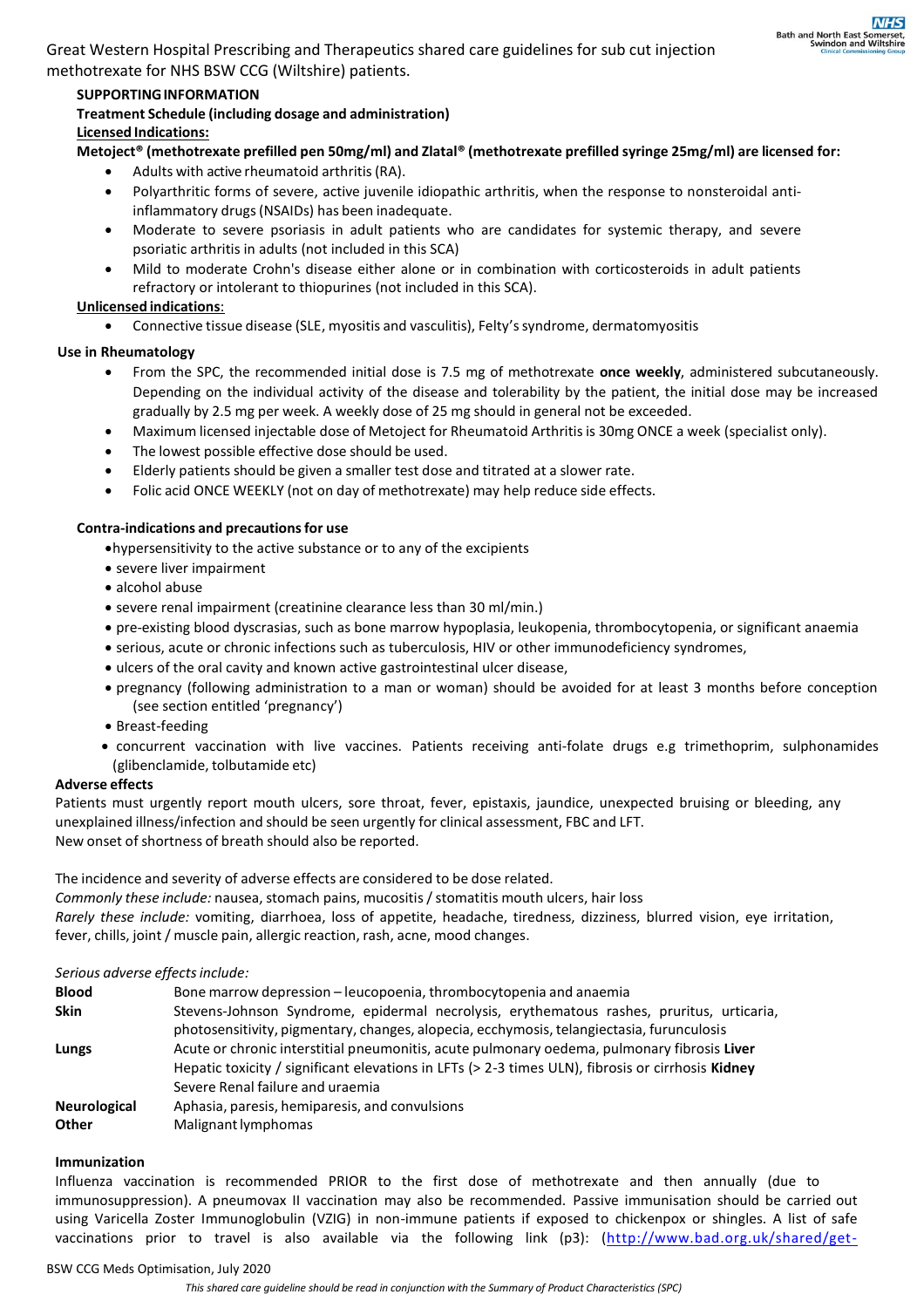Great Western Hospital Prescribing and Therapeutics shared care guidelines for sub cut injection methotrexate for NHS BSW CCG (Wiltshire) patients.

[file.ashx?id=4021&itemtype=document\)](http://www.bad.org.uk/shared/get-file.ashx?id=4021&itemtype=document)

# **Pregnancy and Lactation**

Because methotrexate is both abortifacient and teratogenic it is strictly contraindicated in pregnancy and during breastfeeding. Adequate contraceptive measures must be taken by women of childbearing potential during methotrexate therapy, and for at least **3 months** after treatment discontinued. Although methotrexate is not mutagenic, the drug may affect spermatogenesis during the period of its administration – but this appears to be reversible on discontinuing therapy. It doesn't affect all men but contraception must be used as they will still be fertile.

# **Interactions**

Methotrexate is extensively protein-bound and may be displaced by other protein-bound drugs (e.g. diuretics, salicylates, hypoglycaemics), with a potential for increased toxicity. Concomitant use of other drugs with nephrotoxic or hepatotoxic potential (including alcohol) should be avoided.

NOTE: Methotrexate is used in combination with leflunomide sometimes and requires close monitoring as there is potential for hepatotoxicity.

- Always avoid trimethoprim, co-trimoxazole and sulphonamides(increases anti-folate effect) risk of pancytopenia
- Avoid concomitant use of cytotoxics with clozapine (increased risk of agranulocytosis)
- Live vaccines should not be administered (may cause strong antigenic reaction)
- Avoid aspirin (but low-dose regular aspirin is acceptable)
- NSAIDs can be prescribed, but patients will need to be carefully monitored for any side effects, particularly at higher methotrexate doses.
- Phenytoin can increase the antifolate effect of methotrexate.
- Excretion of methotrexate possibly reduced by ciprofloxacin, penicillins
- Increased risk of toxicity when given with doxycycline, ciclosporin, probenecid, and lefluomide
- Avoid concomitant use of acitretin

**Monitoring – See <https://prescribing.bswccg.nhs.uk/shared-care-agreements> and find: BSW Summary of Shared Care Guidelines and Monitoring of Disease Modifying Drugs (DMARDs) in Adults Nov 2020 Rheumatology, Dermatology & Gastroenterology.**

#### **Administration ofsubcutaneous or intramuscularsyringe**

**Patients and Carers:** The specialist will decide which patients are suitable to receive SC methotrexate. Patients will be assessed by the clinic nurses taking into account:

- Compliance
- The patient's hand function forself-administration
- The patient's understanding of:
	- o Information on injection technique self administration
	- o Awareness of contact numbers
	- o Awareness of the storage requirements
	- o Understanding of disposalrequirements

With the final decision taken by the hospital staff in conjunction with the patient. Patients will be trained by the clinic nurses who will document that training has occurred. The training will start by the nurse demonstrating how to give the injection, and then the patient self-administering while supervised by the nurse. Details of who to contact in case of difficulties to be provided by the clinic.

Where the patient cannot self-administer consideration should be given to training a carer or by using the IM route.

Nurse administration: Should a practice nurse administer subcutaneous methotrexate, then it is advised they follow accepted good practice as described by the RCN guidance (see ref below), then it is advised they follow accepted good practice as described in the guidance. Gloves and apron should be worn and methotrexate should NOT be administered by anyone who is, or suspects they may be pregnant.

#### **Cost - Metoject© (50mg/ml) (Drug Tariff June 2020)**

| Strength                      | <b>Cost per Pen</b> | Annual drug cost |
|-------------------------------|---------------------|------------------|
| 7.5mg/0.15ml                  | £12.87              | £669.24          |
| 10mg/0.2ml                    | £13.26              | £689.52          |
| 12.5mg/0.25ml                 | £14.35              | £746.2           |
| 15mg/0.3ml                    | £14.41              | £749.32          |
| 17.5mg/0.35ml                 | £15.25              | £793             |
| 20mg/0.4ml                    | £15.56              | £809.12          |
| 22.5mg/0.45ml                 | £16.11              | £837.72          |
| 25mg/0.5ml                    | £16.13              | £838.76          |
| 27.5mg/0.55ml SPECIALIST ONLY | £16.50              | £858             |
| 30mg/0.6ml SPECIALIST ONLY    | £16.56              | £861.12          |

#### BSW CCG Meds Optimisation, July 2020